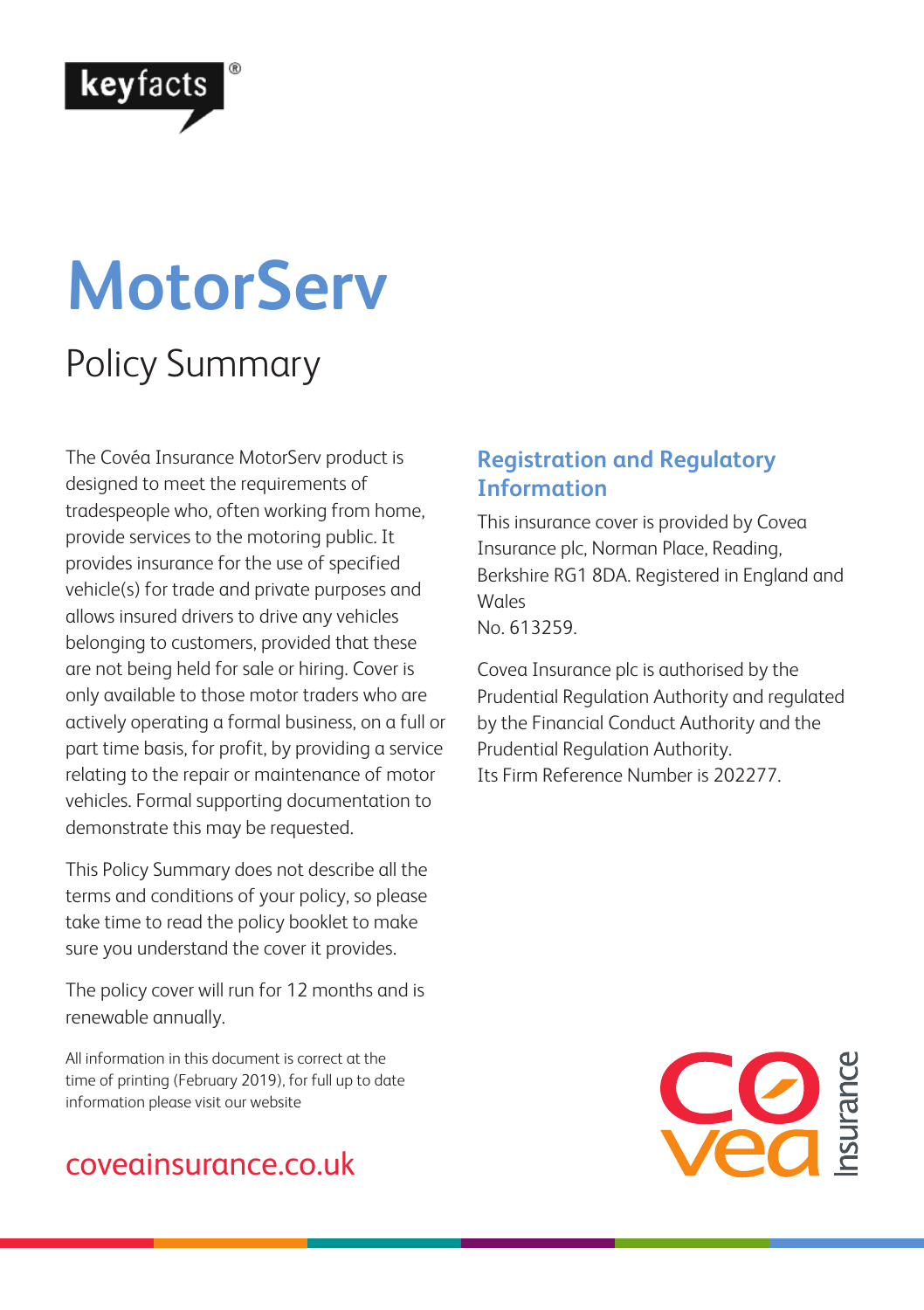### Significant features and benefits of the policy

| <b>Type of cover</b>                                                                             | <b>Comprehensive</b> | <b>Third Party</b><br><b>Fire &amp; Theft</b> | <b>Third Party</b><br>Only |
|--------------------------------------------------------------------------------------------------|----------------------|-----------------------------------------------|----------------------------|
| Legal liability for injury to passengers,<br>the public and their property                       |                      |                                               |                            |
| Legal defence costs for manslaughter<br>or causing death by dangerous driving                    |                      |                                               |                            |
| Loss of or damage to vehicles by fire,<br>theft or attempted theft                               |                      |                                               | x                          |
| Accidental damage, vandalism or<br>malicious damage                                              |                      | x                                             | X                          |
| Windscreen or glass replacement<br>in any specified vehicle without<br>loss of no claim discount |                      | x                                             |                            |

The table below shows the benefits of this policy and the maximum amounts we will pay in the event of a claim:

| <b>Description</b>                                                            | <b>Maximum Cover</b> |
|-------------------------------------------------------------------------------|----------------------|
| Legal liability for death and injury to anyone<br>including passengers        | Unlimited            |
| Legal liability for damage to other people's property                         | $f1$ million         |
| Legal defence costs for manslaughter or causing<br>death by dangerous driving | £2,000               |
| Accidental damage to your vehicle, including glass<br>replacement             | Vehicle Market Value |
| Fire, theft and attempted theft                                               | Vehicle Market Value |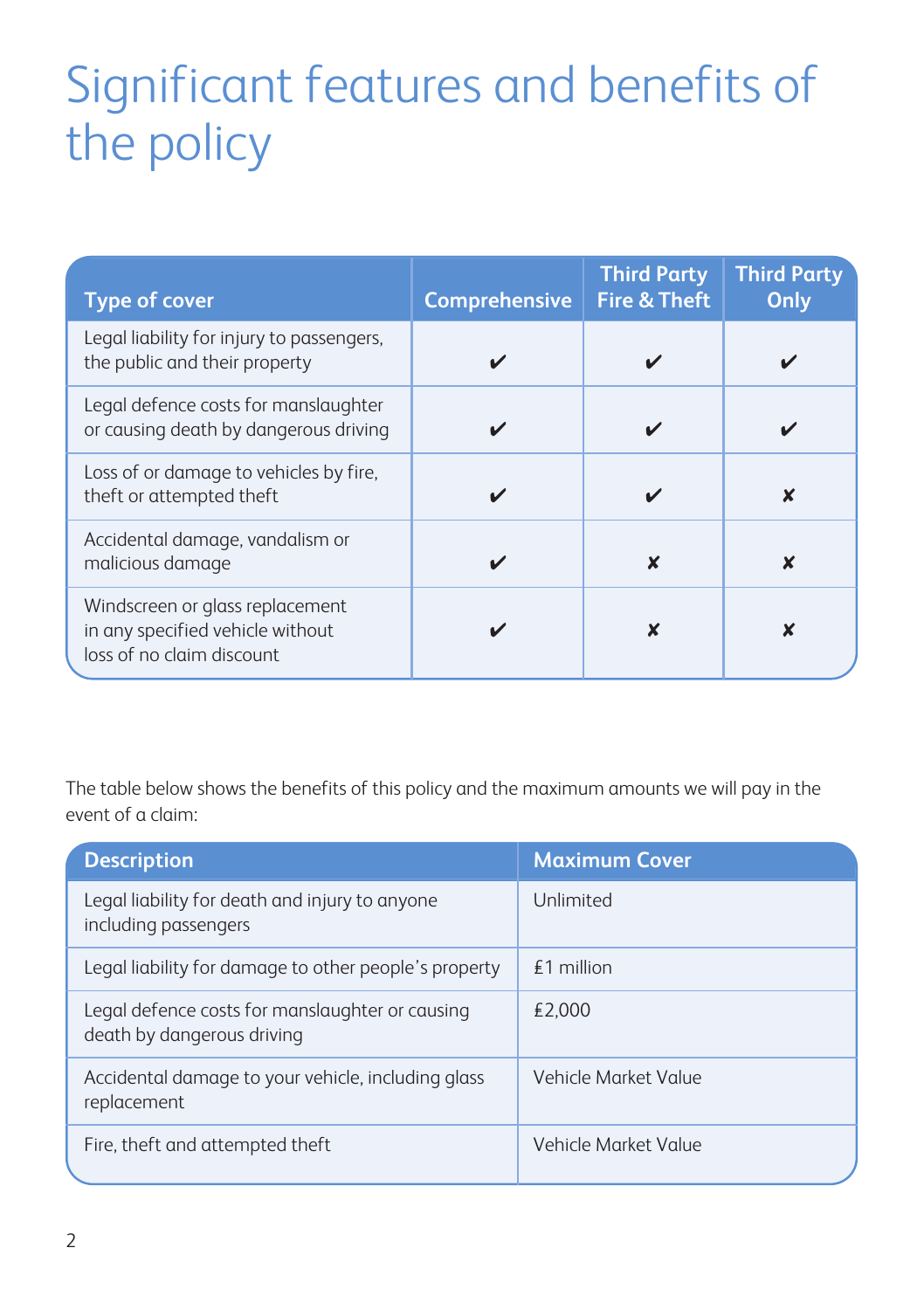## Significant features and benefits of the policy

### *continued*

The table below shows the benefits of this policy.

#### **Description**

#### **Other features include:**

- Choice of comprehensive, third party fire & theft (most areas) or third party only cover (most areas)
- Up to 5 named drivers, dependent on number of specified vehicles
- Up to 3 specified vehicles, owned or operated by you
- Windscreen cover included for specified vehicles
- No claims discount of up to 3 years transferable from your private car, light commercial vehicle or motor trade insurance
- Introductory discounts of up to 30%, if your private car policy is not cancelled
- Full cover whilst driving in the EU available for extra premium
- A discount is available for increased excesses on comprehensive cover only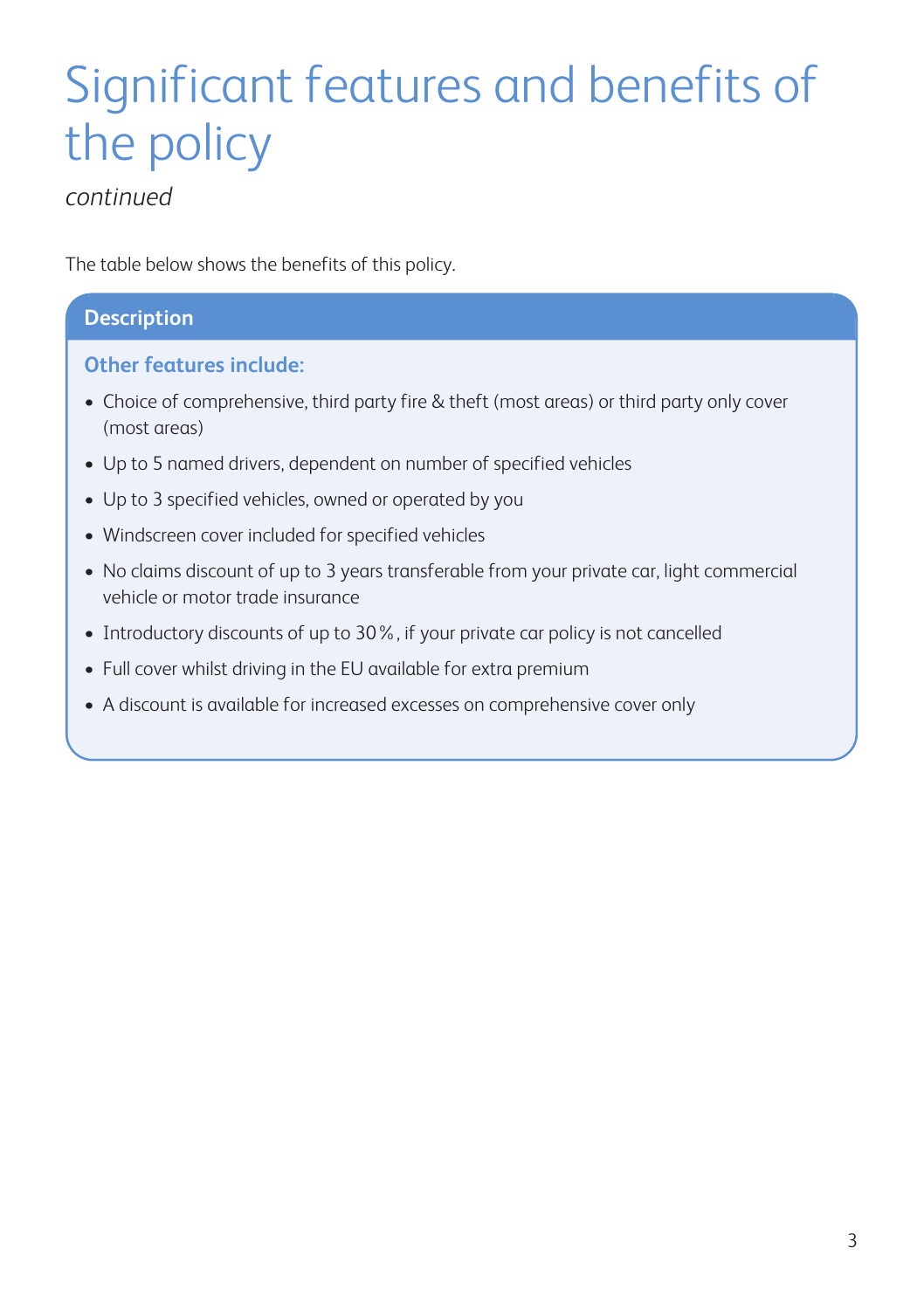### Significant and unusual exclusions or limitations of the policy

The table below shows exclusions that are contained in your policy and where they can be found. For full details of the exclusions please refer to the policy booklet.

| <b>Policy Section</b><br><b>Information</b><br>can be found in | <b>Significant Exclusions or Limitations</b>                                                                                                                                                                                                 | Page<br>οf<br><b>Policy</b> |
|----------------------------------------------------------------|----------------------------------------------------------------------------------------------------------------------------------------------------------------------------------------------------------------------------------------------|-----------------------------|
| Definitions<br><b>Insured Vehicle</b>                          | Any vehicle owned by or in the custody of the insured<br>for the purpose of sale or resale or leasing                                                                                                                                        | $\overline{7}$              |
| Definitions<br><b>Insured Vehicle</b>                          | Any vehicle owned by the insured which has not been<br>specified on the policy                                                                                                                                                               | $\overline{7}$              |
| <b>Exceptions to Section 2.1</b>                               | Legal liability as an employer                                                                                                                                                                                                               | 29                          |
| Section 11                                                     | Vehicles in the custody or control of the Insured for the<br>purposes of up-keep, service or repair in or on the<br>Business Premises or on a road at or within 400 metres<br>of the Business Premises, unless in the course of a<br>journey | 25                          |
| Exceptions to Section 1.5                                      | Any compulsory excess or voluntary excess as chosen<br>by you and which will be shown in the policy<br>documentation                                                                                                                         | 26                          |
| Exceptions to Section 1.4                                      | Additional young driver excess<br>Drivers aged under 25 years - £350<br>Drivers aged 25 years and over with a full UK licence<br>of less than 12 months $- f200$                                                                             | 26                          |
| Exceptions to Section 1.10                                     | Loss or damage as a result of deception, by a purported<br>buyer or his intermediary                                                                                                                                                         | 26                          |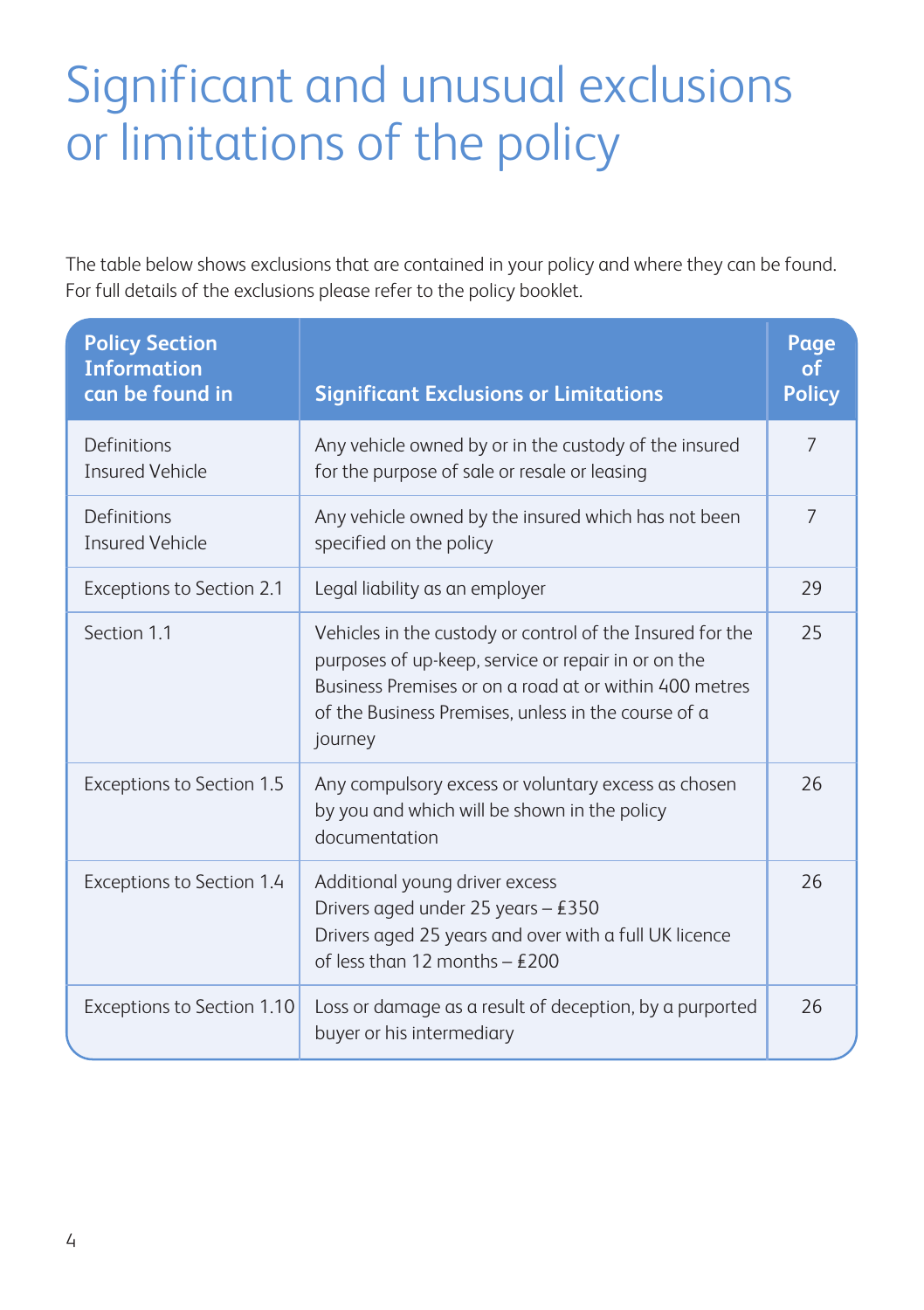### Significant and unusual exclusions or limitations of the policy

### *continued*

The table below shows exclusions that are contained in your policy.

| <b>Policy Section</b><br><b>Information</b><br>can be found in | <b>Significant Exclusions or Limitations</b>                                                                                                                                                                                                                                                    | Page<br>of<br><b>Policy</b> |
|----------------------------------------------------------------|-------------------------------------------------------------------------------------------------------------------------------------------------------------------------------------------------------------------------------------------------------------------------------------------------|-----------------------------|
| Exceptions to Section 1.8,<br>1.12, 1.13                       | Loss or damage to any of the following vehicles:<br>• Vehicles manufactured in USA or Canada unless<br>specifically manufactured for sale in the UK<br>• Vehicles manufactured before 1975<br>• Vehicles with a fibreglass bodyshell or built from a kit<br>• Motorcycles, quad bikes or trikes | 26                          |
| Exceptions to Section 1.14                                     | Loss or damage to the vehicle if the keys have been left<br>in or on the vehicle if all the doors, windows and other<br>openings have not been close and locked                                                                                                                                 | 26                          |
| Exceptions applicable<br>to all sections.<br>exception 1.(b)   | Vehicles driven by or in the custody or control of any<br>person not declared on the Certificate of Motor<br>Insurance                                                                                                                                                                          | 22                          |
| Exceptions applicable<br>to all Sections.<br>exception 1. (q)  | Vehicles being driven in an unsafe, unroadworthy or<br>damaged condition or does not have a valid MOT<br>certificate when needed                                                                                                                                                                | 22                          |
| Exceptions applicable<br>to all Sections.<br>exception 1. (m)  | Vehicles being driven by, or in the custody or control of,<br>any person convicted of driving while the under the<br>influence of drink or drugs, or it is proven to our<br>satisfaction that they were under the influence of drink<br>or drugs at the time of the accident or loss            | 22                          |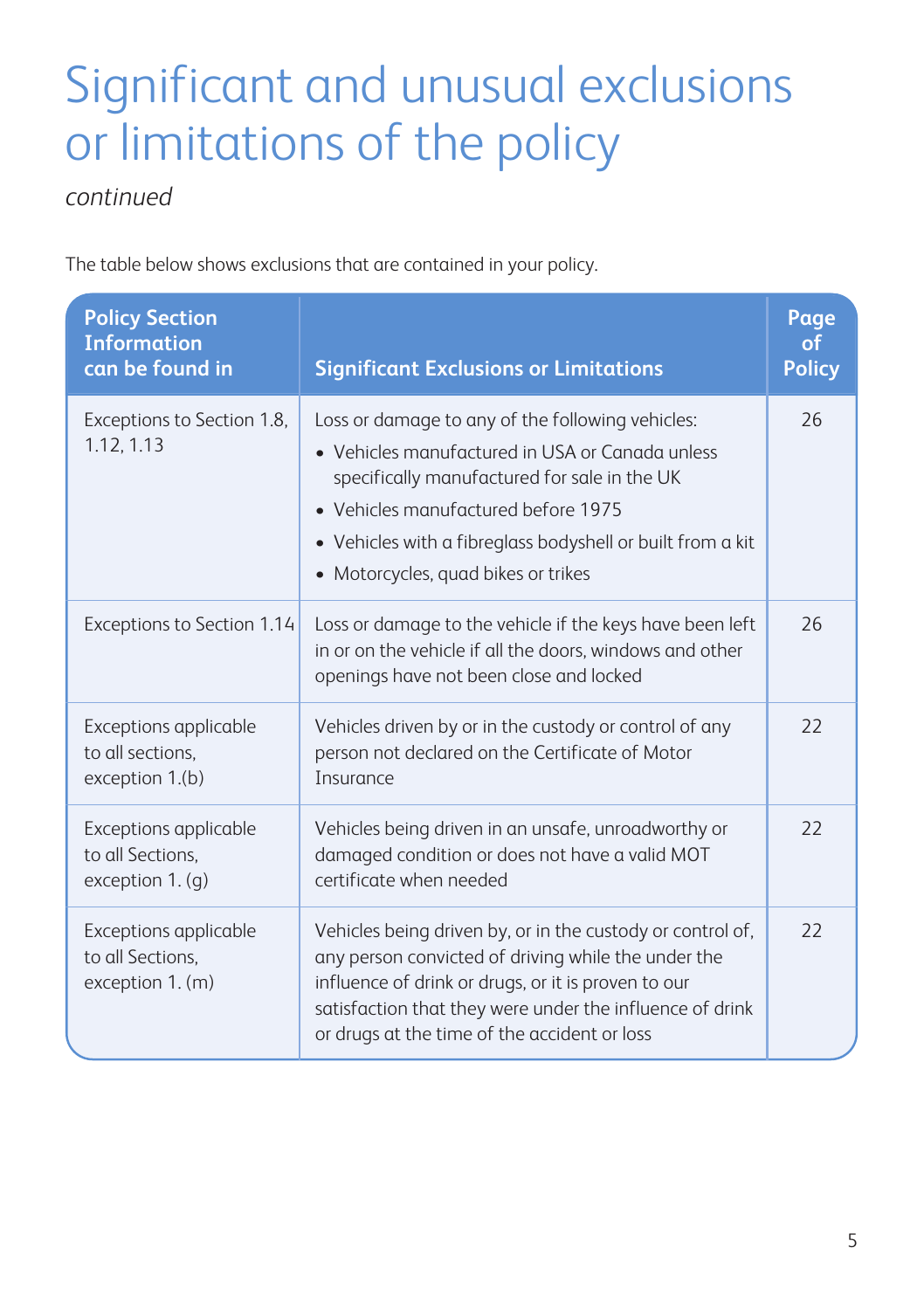### Customer Information

### **Motor Trade Care Line 0330 024 2244**

#### **How to contact us to make a claim**

In the event of any accident, injury, loss or damage involving a vehicle insured by this policy, you must telephone the Covéa Insurance Motor Trade Care Line 0330 024 2244 as soon as possible after the event. The Motor Trade Care Line is available 24 hours a day, 365 days a year.

Please give your Covéa Insurance Motor Trade Care Line advisor the following:

- Policy Number, your name/driver's name;
- Vehicle make, model and registration number;
- Details of the incident including name and address of the other driver, their insurance company, policy number and car registration number.

After you have reported the incident, our claims team will send you a Statement of Fact containing the details you have provided and request any further information required to proceed with your claim.

### **How to cancel your policy**

If you do not want to accept the policy you have the right to cancel it within 14 days from the date of purchase of your policy or the day you receive your policy documentation, whichever is later. To do this you must give an instruction to cancel to your broker.

If cover has not yet started a full refund will be given. If cover has started we will refund the premium for the exact number of days left on the policy, less an additional charge of £25 plus the prevailing rate of insurance premium tax as stated on your policy schedule. No refund will be given if a claim has been submitted or there have been any incidents likely to give rise to a claim during the current period of insurance. We will also do this if you want to cancel the policy within 14 days after the renewal date.

You may cancel the policy at any other time by giving an instruction to cancel to your broker.

If you cancel your policy after 14 days and a claim has been submitted or there have been any incidents likely to give rise to a claim during the current period of insurance, we will not refund any part of the premium. If you have a loan agreement with Covéa Insurance, all outstanding monies must be paid to us as described in your loan agreement.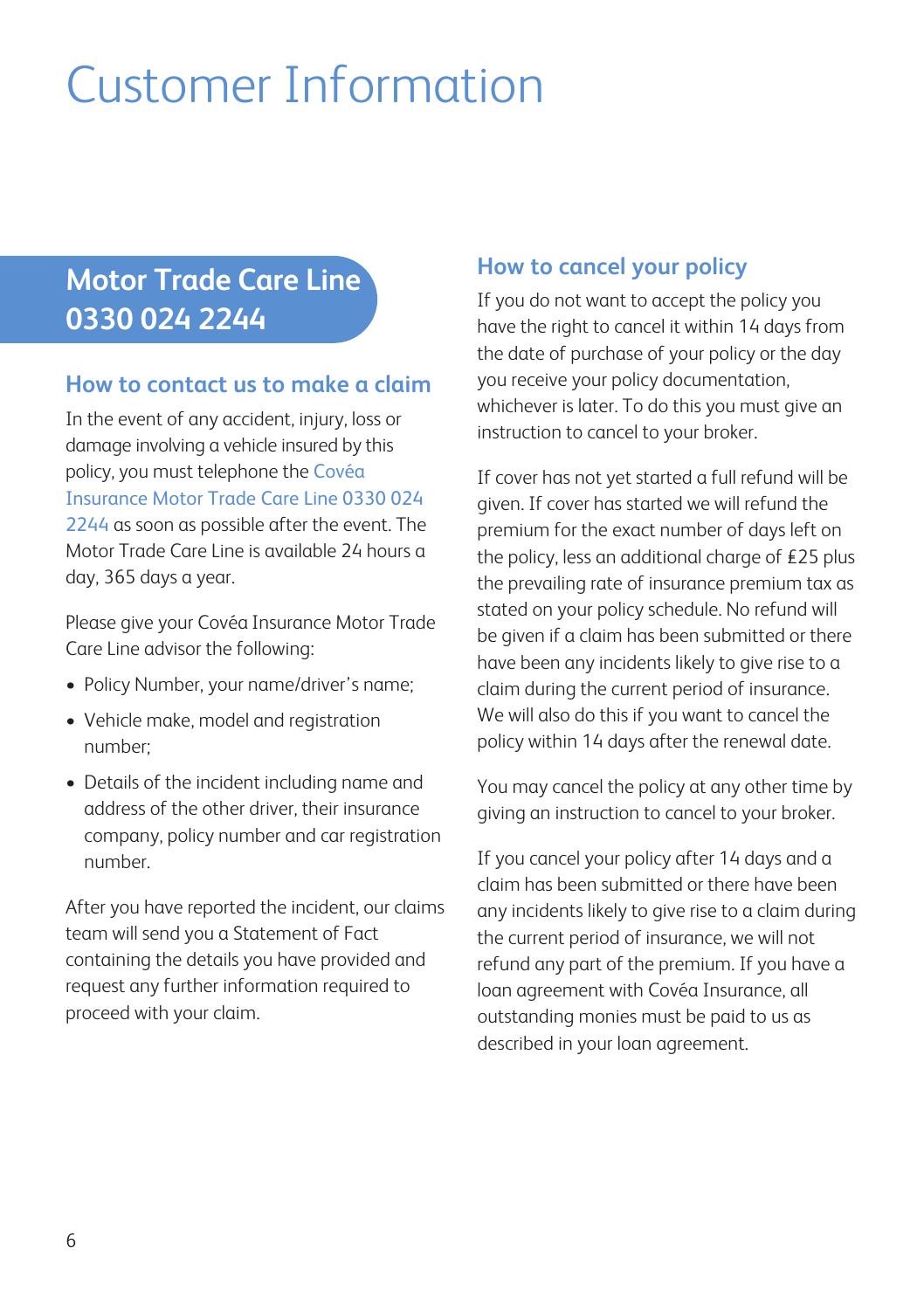### Customer Information

*continued*

If no claims have been submitted and there have been no incidents that are likely to give rise to a claim during the current period of insurance, we will refund the premium for the exact number of days left on the policy less an additional charge of £25 plus the prevailing rate of insurance premium tax as stated on your policy schedule.

For our rights to cancel your policy please see the Cancellation Condition on page 16 of the policy booklet.

### **How to make a complaint**

It is always our intention to provide a first class standard of service. However, we do appreciate that occasionally things go wrong. In some cases the broker who arranged your insurance will be able to resolve any concerns, particularly if your complaint relates to the way the policy was sold and you should contact them directly.

Alternatively, please contact us using the following details, quoting your Policy or claim number:

Customer Relations, Covéa Insurance, Norman Place, Reading, Berkshire RG1 8DA. Telephone: 0330 221 0444 Website: www.coveainsurance.co.uk Email: customer.relations-rdg@coveainsurance.co.uk Full details of the Covéa Insurance Internal Complaints Procedure are detailed in our leaflet 'Complaints Procedure' which is available on request or may be downloaded from our website at

www.coveainsurance.co.uk/complaints.

You may be eligible to refer your complaint to the Financial Ombudsman Service. There are a few instances where they will not be able to assist and they will confirm if your complaint is eligible when you contact them. Their contact details are:

Financial Ombudsman Service Exchange Tower, Harbour Exchange Square, London E14 9SR www.financial-ombudsman.org.uk email:

complaint.info@financial-ombudsman.org.uk

#### **Financial Services Compensation Scheme (FSCS)**

We are covered by the Financial Services Compensation Scheme. You may be entitled to receive compensation from the scheme if we cannot meet our obligations.

Further information is available from the Financial Services Compensation Scheme, 10th Floor Beaufort House, 15 St Botolph Street, London EC3A 7QU Telephone: 020 7741 4100 Email: enquiries@fscs.org.uk Website: www.fscs.org.uk